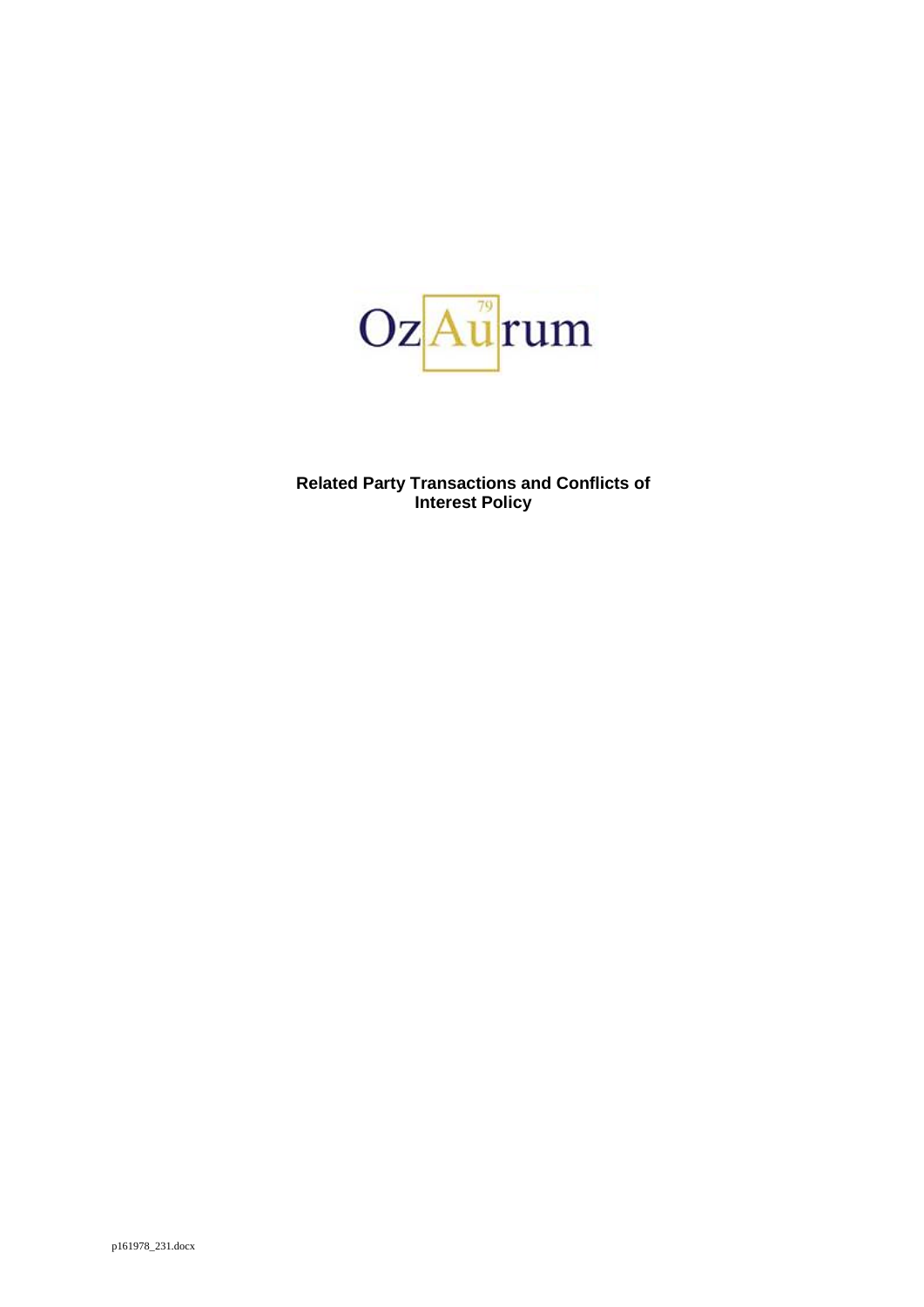## **1. DEFINITIONS**

The following definitions apply in this document.

**ASX**: Australian Securities Exchange.

**ASX Listing Rules**: the official listing rules of ASX.

**Board:** Board of Directors of OzAurum Resources Limited.

**Constitution**: the constitution of the Company adopted on 22 October 2020 as amended from time to time.

**Control**: exists where a person has the ability to determine decisions in relation to the financial and operating policies of another entity.

**Corporations Act:** *Corporations Act 2001* (Cth).

**OzAurum**: OzAurum Resources Limited ACN 643 244 544 and any subsidiary under OzAurum's operational control.

**Related Parties**: has the meaning given to it in clause [3.](#page-2-0)

### **2. RELATED PARTY TRANSACTIONS**

### **2.1 Introduction**

The purpose of this policy is to establish a protocol for directors and management in negotiating and entering transactions between OzAurum and Related Parties.

Transactions between OzAurum and a Related Party raise a number of potential legal issues:

- (a) there may be an actual or perceived conflict of interest on the part of a director and a director may have a material personal interest for the purpose of section 195 of the Corporations Act;
- (b) a director could breach their duties owed to OzAurum if they fail to separately consider and act in the best interests of the Company, as distinct from the interests of the Related Party;
- (c) a transaction could contravene Chapter 2E of the Corporations Act which, subject to certain exceptions, prohibits public companies from giving financial benefits to a Related Party of the public company without shareholder approval;
- (d) Directors, other persons involved in the negotiations and the Related Party may be liable for civil penalties for a breach of Chapter 2E; and
- (e) the ASX Listing Rules may require approval of the shareholders of OzAurum where OzAurum acquires or disposes of a substantial asset, or issues equity securities, to certain related and other parties.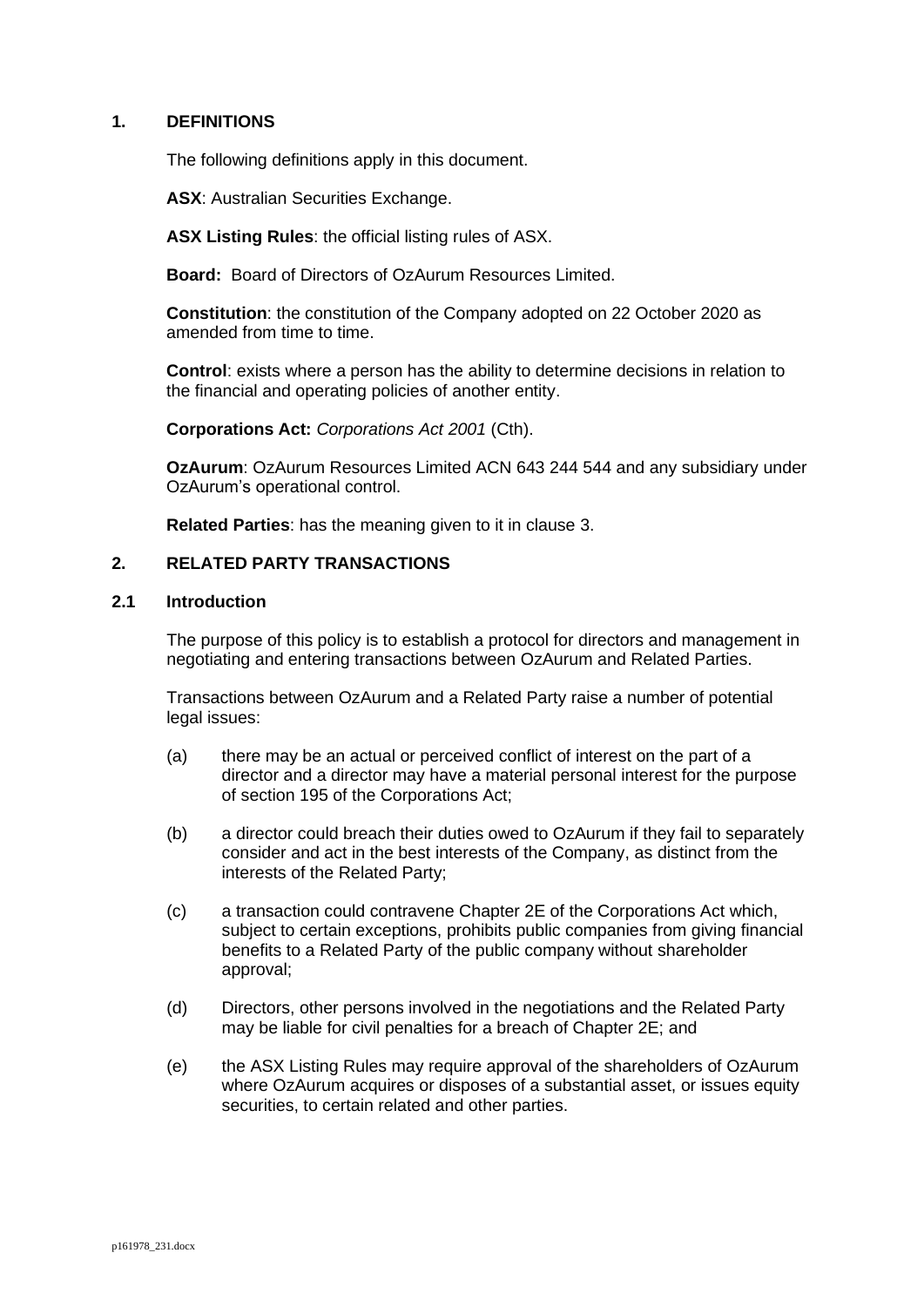## **3. Who is a Related Party of OzAurum?**

<span id="page-2-0"></span>For the purposes of Chapter 2E and the ASX Listing Rules, Related Parties of OzAurum include:

- (a) a director of OzAurum or members of that director's immediate family such as a spouse, parent or child;
- (b) any entity which has the ability to control OzAurum (**Controlling Entity**);
- (c) directors of any Controlling Entity and their immediate families;
- (d) other entities controlled by any of the above parties;
- (e) an entity which was a Related Party to OzAurum within the previous 6 months;
- (f) an entity that believes it will become a Related Party in the future; and an entity acting in concert with a Related Party,

(collectively referred to as **Related Parties**).

## **4. What does 'Giving a Financial Benefit' Involve?**

- 4.1 For the purpose of Chapter 2E, giving a financial benefit is interpreted broadly under the Corporations Act, having regard to the substance rather than the form of the transaction, and includes giving a financial benefit indirectly. Where there is a purchase or sale transaction, both parties to the transaction are 'giving a financial benefit' to the other. The fact that there is payment of consideration for the benefit, even if fair value, does not cause the transaction to escape Chapter 2E of the Corporations Act.
- 4.2 Some examples of giving a financial benefit include:
	- (a) giving or providing finance or property;
	- (b) buying or selling an asset;
	- (c) leasing an asset;
	- (d) supplying or receiving services;
	- (e) issuing securities or granting options; and
	- (f) taking up or releasing an obligation.

### **5. Shareholder Approval under Chapter 2E - Exceptions**

- 5.1 Shareholder approval will not be required for a Related Party transaction where the following circumstances apply:
	- (a) benefits to wholly owned subsidiaries;
	- (b) where the transaction is conducted on an arm's length basis (or more favourable to OzAurum than an arm's length basis);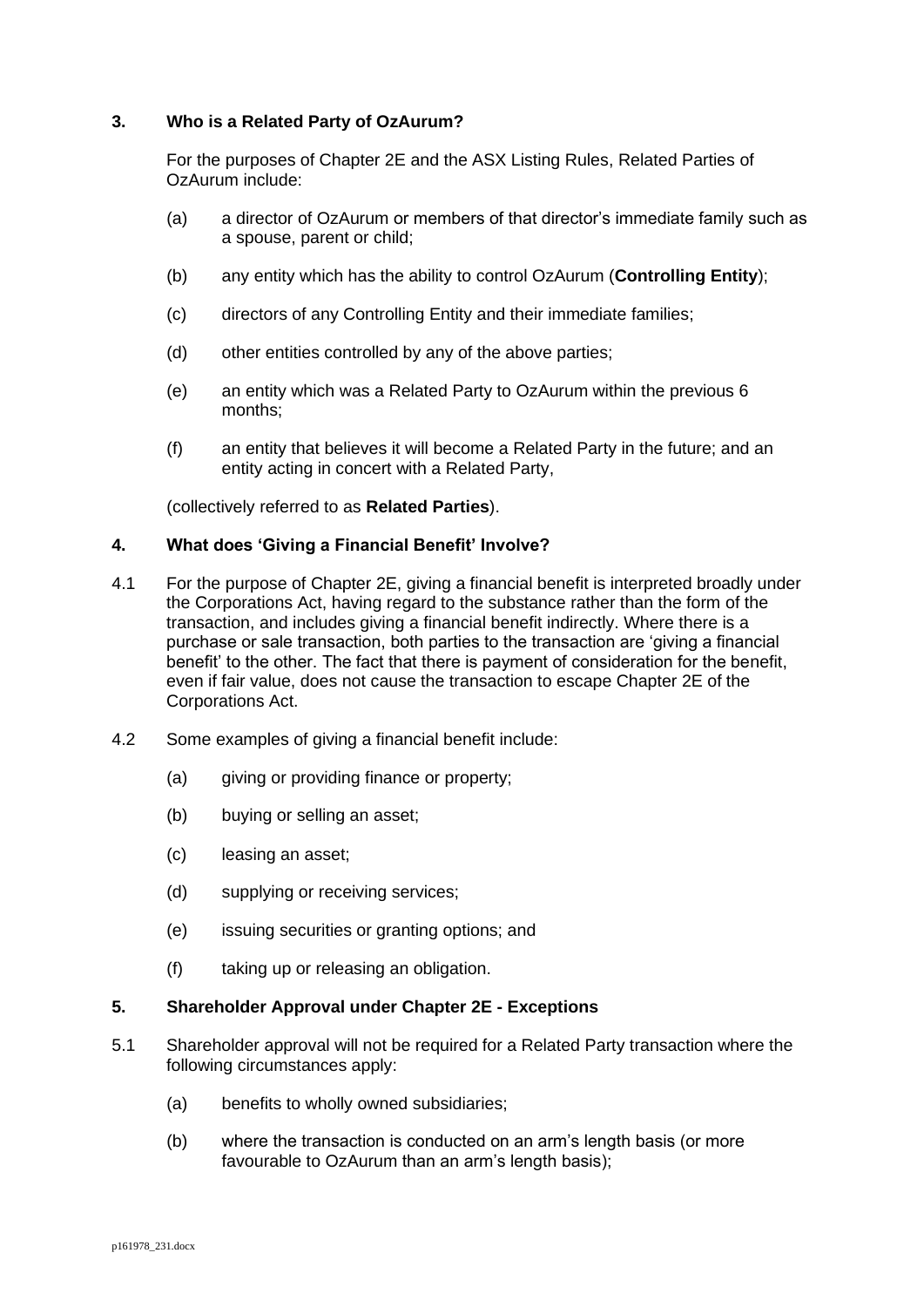- (c) the financial benefit consists of reasonable remuneration or reimbursement to employees or officers;
- (d) payment of reasonable indemnities, insurance premiums and legal costs;
- (e) small amounts paid to a director (less than \$5,000);
- (f) benefits that do not discriminate unfairly between members; and
- (g) payments made under an order of court.

### **6. Shareholder Approval under the Listing Rules**

- 6.1 Subject to a number of exceptions, under ASX Listing Rule 10.1, OzAurum may not, without the approval of non-associated shareholders, acquire a substantial asset from, or dispose of a substantial asset to:
	- (a) a Related Party;
	- (b) a subsidiary;
	- (c) a substantial shareholder who has or who had at any time within 6 months prior to the transaction an interest in at least 10% of the voting securities in the Company;
	- (d) an associate of any of the persons referred to above; or
	- (e) a person whose relationship to OzAurum or to a person referred to above is such that, in ASX's opinion, the transaction should be approved by the shareholders in the Company.
- 6.2 An asset is a 'substantial asset' if its value, or the value of the consideration is, or in ASX's opinion is, 5% or more of the equity interests in the Company.
- 6.3 The ASX may deem shareholder approval is necessary even where the transaction falls below the 5% threshold in certain circumstances.
- 6.4 Subject to a number of exceptions, under ASX Listing Rule 10.11, shareholder approval may be required for an issue of equity securities to a Related Party.

# **7. Procedures for Related Party Transactions**

- 7.1 All proposed or potential Related Party transactions must be disclosed to the Board of OzAurum before they are entered into.
- 7.2 All Related Party transactions must be undertaken on arm's length terms or otherwise in compliance with Chapter 2E and the ASX Listing Rules.
- 7.3 Consideration of all proposed or potential Related Party transactions must be undertaken in compliance with section 195 of the Corporations Act, which may preclude a director.
- 7.4 Arrangements concerning Related Party transactions should generally be negotiated at arm's length by persons who are independent of the Related Party. This may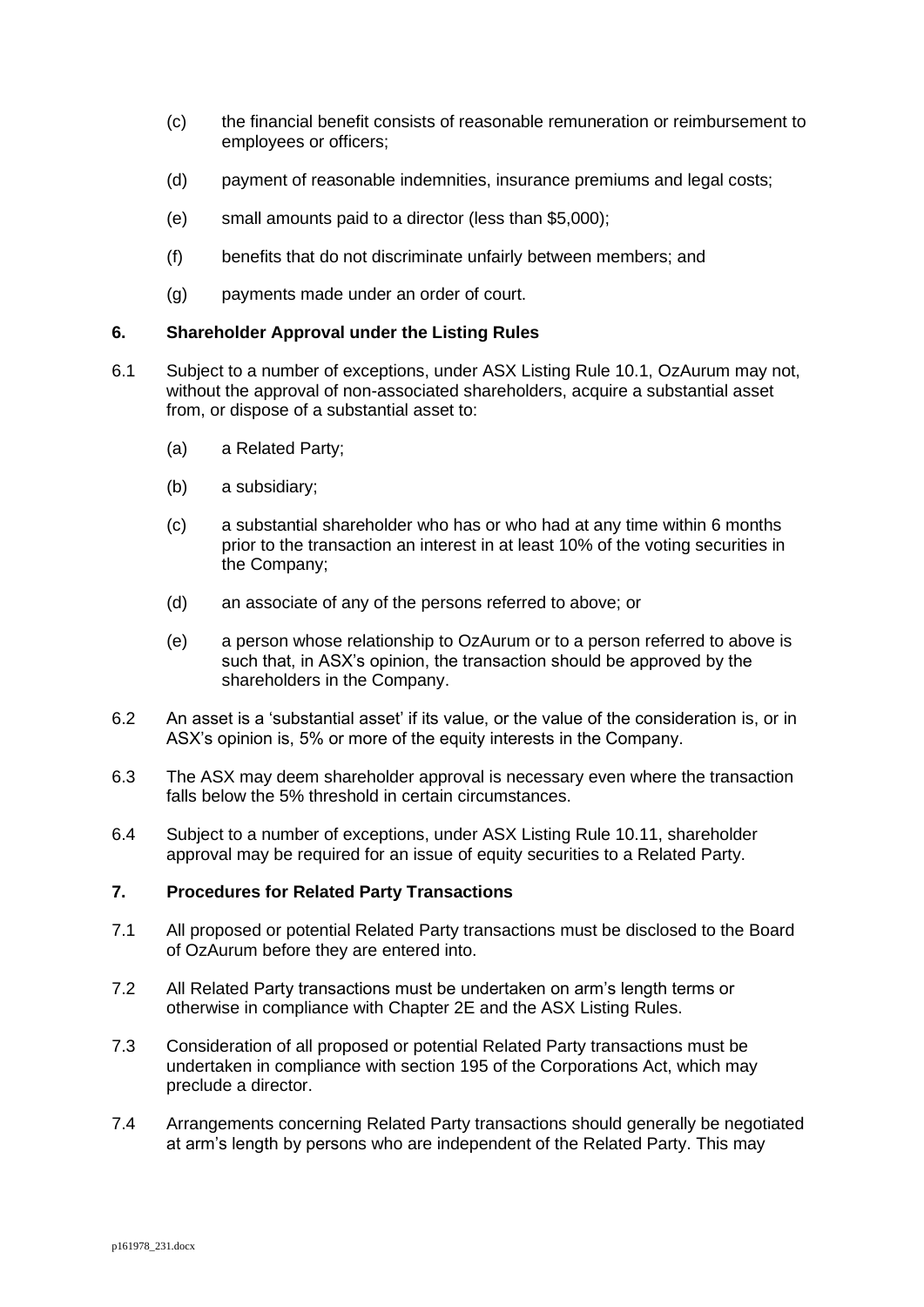require an independent committee of the Board to be formed to supervise negotiations.

- 7.5 All Related Party transactions should generally be approved only by independent members of the Board of OzAurum. Both before and during a Related Party transaction, it should be ensured the transaction meets the following criteria:
	- (i) (**it is in the best interests of existing shareholders**): the obligation to act in the best interests of shareholders means that the Board is required to ensure that Related Party transactions are conducted at arm's length and on commercial terms;
	- (ii) (**fair value and reasonable**): the terms negotiated of the transaction must be at least as good as, or better than it would receive if it were dealing at arm's length on a commercial basis;
	- (iii) (**properly documented**): including records to justify the price and any other terms and conditions upon which the Related Party transaction is entered into, in particular the rationale for entering into the transaction;
	- (iv) (**independent report**): report as to the reasonableness of the price and other terms and conditions may be appropriate in certain circumstances; and
	- (v) (**disclosure**): appropriate disclosure.
- 7.6 Where the Board considers it appropriate or necessary, independent advice should be sought in relation to whether a Related Party transaction is permitted by Chapter 2E or the ASX Listing Rules, requires shareholder approval, is on arm's length terms or requires disclosure to the market.

## **8. CONFLICTS OF INTEREST**

### **8.1 Introduction**

Under the Corporations Act and general law, directors and officers must avoid situations where their interests and the interests of the company conflict. Each director and officer has a duty to avoid conflicts of interest. Interests which give rise to a conflict include, without limitation:

- (a) other directorships;
- (b) potentially conflicting duties owed to other entities;
- (c) outside investments of the director and officer and their Related Parties; and
- (d) outside employment of engagements.

This policy intends to provide guidance to directors and officers in complying with their obligations to take all reasonable steps to avoid actual, potential or perceived conflicts of interests.

## **8.2 Declaration of Interests**

Directors and officers are required to comply with the Company's Code of Conduct, which amongst other things, imposes obligations in relation to conflicts of interest. In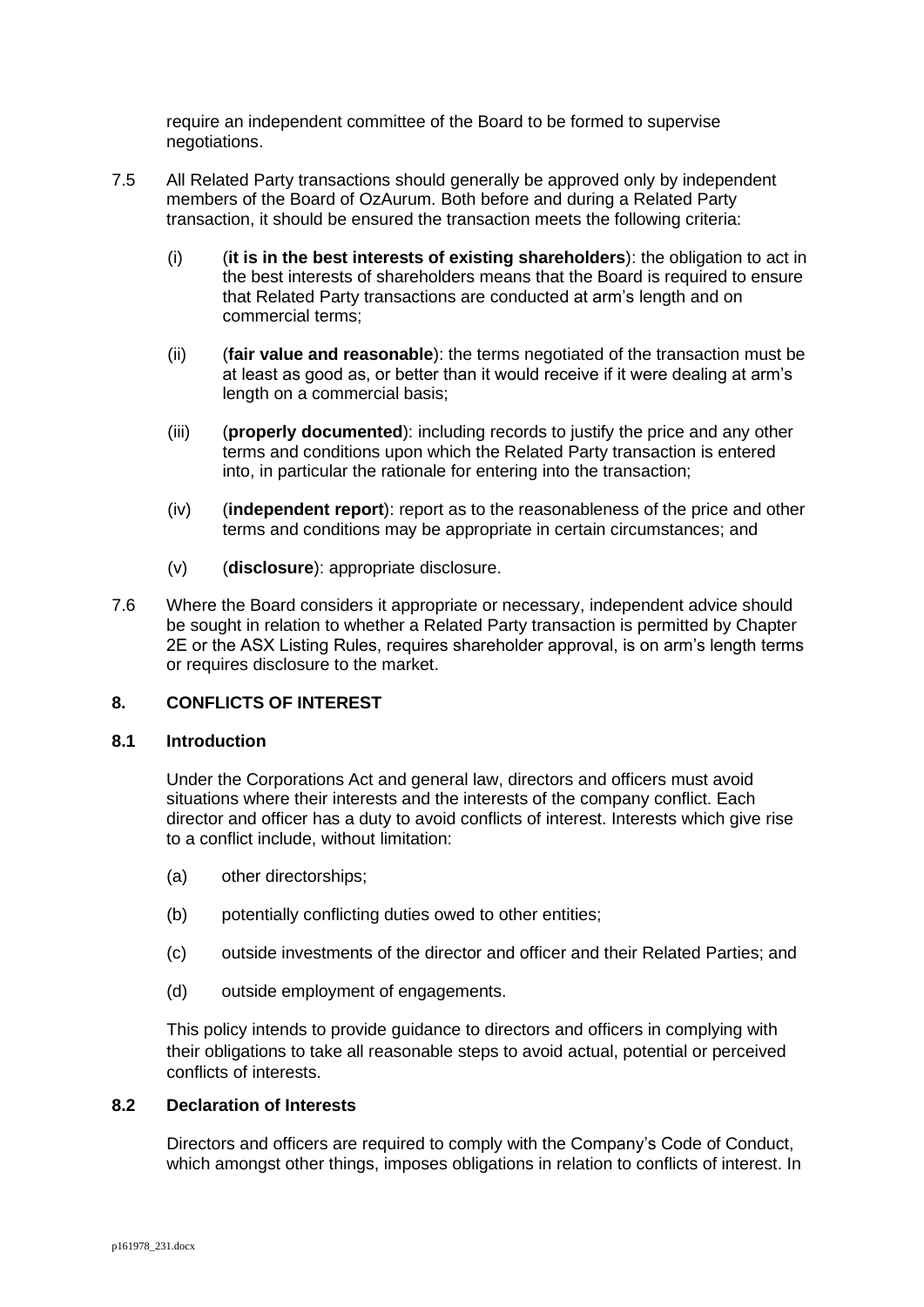addition to those obligations, directors and officers must comply with the following requirements:

- (a) they must take all reasonable steps to avoid actual, potential or perceived conflicts of interests;
- (b) in accordance with the Corporations Act, directors must disclose any conflicts of interest and, in certain circumstances, abstain from participating in any discussion or voting on matters in which they have a material personal interest;
- (c) in the event that a director or officer becomes aware of any current or potential conflicts of interest, the director must immediately notify the Chair or the company secretary;
- (d) Directors may choose to submit standing notices of interest to all Board members, or must disclose his or her interest in a matter being considered by the Board at that time;
- (e) Directors and officers are expected to be sensitive to actual and perceived conflicts of interest that may arise and give ongoing consideration to this in view of the changing nature of the Company's business;
- (f) all Related Party transactions require proper approval from the Board in accordance with the Related Party transactions section of this policy; and
- (g) Directors and officers must obtain the Company's consent before disclosing Company information to another company or third party.
- 8.3 In accordance with clause 51.2 of the Constitution, the fact that a Director holds office as a Director, and has fiduciary obligations arising out of that office:
	- (a) will not void or render voidable a contract made by a Director with the Company;
	- (b) will not void or render voidable a contract or arrangement entered into by or on behalf of the Company and in which the Director may have any interest; and
	- (c) will not require the Director to account to the Company for any profit realised by or under any contract or arrangement entered into by or on behalf of the Company and in which the Director may have any interest.

### **9. Procedures to Manage Conflicts of Interest**

Generally speaking, directors:

- (a) must disclose to the Board any actual or potential conflicts of interest which may exist of might reasonably be thought to exist as soon as they arise;
- (b) cannot receive the relevant Board or Board committee papers if the actual or potential conflict is recognised in advance of the circulation of the papers unless the other directors agree otherwise;